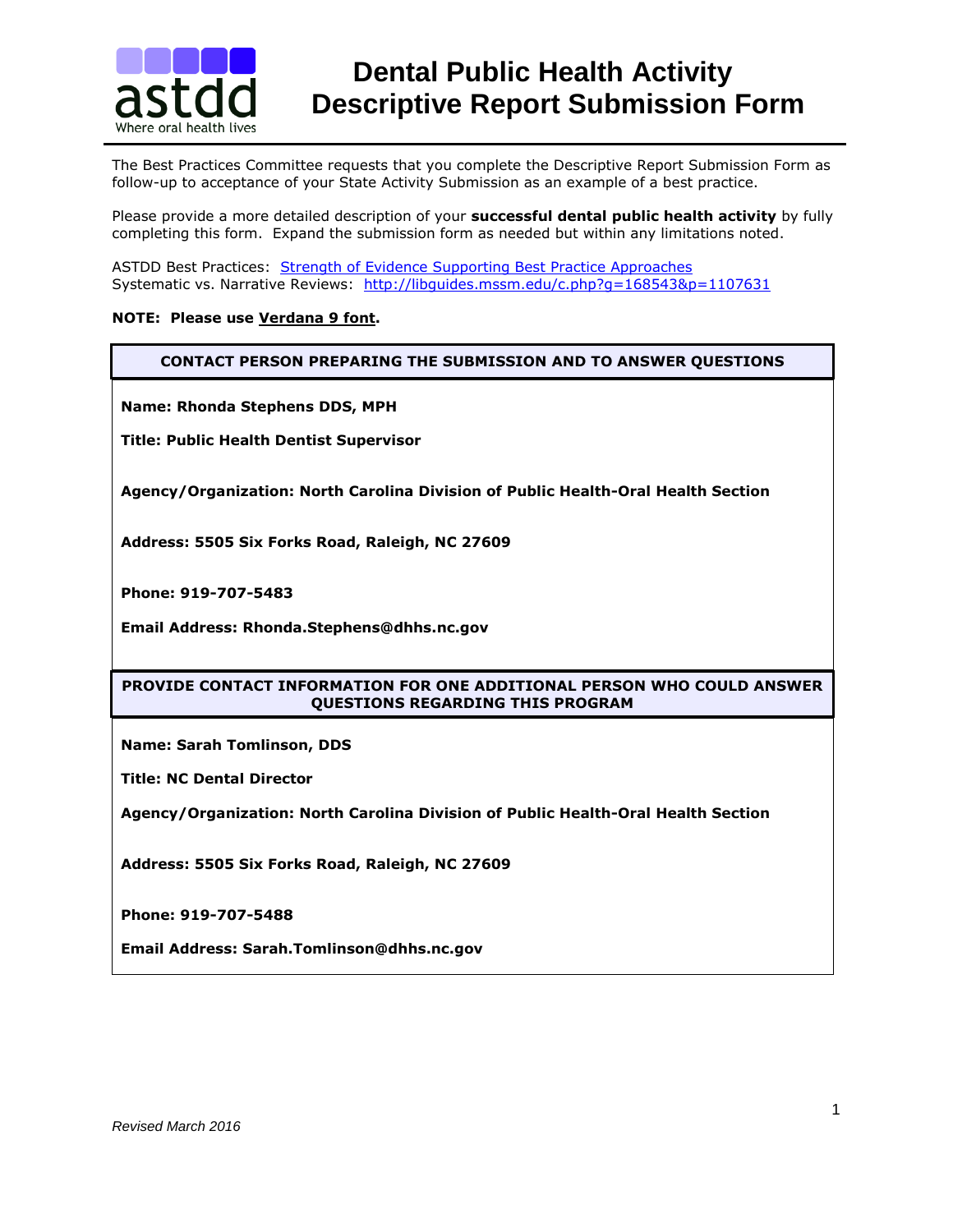# **SECTION I: ACTIVITY OVERVIEW**

# **Title of the dental public health activity:**

# **Frail Elderly Surveillance in Assisted Living Facilities**

**Public Health Functions\*:** Check one or more categories related to the activity.

|              | "X"<br>Assessment                                                                                  |                                                                                                                                                                                                                                                                                                                                                                                        |  |  |  |  |  |
|--------------|----------------------------------------------------------------------------------------------------|----------------------------------------------------------------------------------------------------------------------------------------------------------------------------------------------------------------------------------------------------------------------------------------------------------------------------------------------------------------------------------------|--|--|--|--|--|
| $\mathsf{x}$ |                                                                                                    | 1. Assess oral health status and implement an oral health surveillance system.                                                                                                                                                                                                                                                                                                         |  |  |  |  |  |
|              |                                                                                                    | 2. Analyze determinants of oral health and respond to health hazards in the<br>community                                                                                                                                                                                                                                                                                               |  |  |  |  |  |
|              |                                                                                                    | 3. Assess public perceptions about oral health issues and educate/empower them<br>to achieve and maintain optimal oral health                                                                                                                                                                                                                                                          |  |  |  |  |  |
|              | <b>Policy Development</b>                                                                          |                                                                                                                                                                                                                                                                                                                                                                                        |  |  |  |  |  |
|              | 4. Mobilize community partners to leverage resources and advocate for/act on oral<br>health issues |                                                                                                                                                                                                                                                                                                                                                                                        |  |  |  |  |  |
| X            |                                                                                                    | 5. Develop and implement policies and systematic plans that support state and<br>community oral health efforts                                                                                                                                                                                                                                                                         |  |  |  |  |  |
|              | <b>Assurance</b>                                                                                   |                                                                                                                                                                                                                                                                                                                                                                                        |  |  |  |  |  |
| x            |                                                                                                    | 6. Review, educate about and enforce laws and regulations that promote oral<br>health and ensure safe oral health practices                                                                                                                                                                                                                                                            |  |  |  |  |  |
|              |                                                                                                    | 7. Reduce barriers to care and assure utilization of personal and population-based<br>oral health services                                                                                                                                                                                                                                                                             |  |  |  |  |  |
|              |                                                                                                    | 8. Assure an adequate and competent public and private oral health workforce                                                                                                                                                                                                                                                                                                           |  |  |  |  |  |
| $\mathsf{x}$ |                                                                                                    | 9. Evaluate effectiveness, accessibility and quality of personal and population-<br>based oral health promotion activities and oral health services                                                                                                                                                                                                                                    |  |  |  |  |  |
|              |                                                                                                    |                                                                                                                                                                                                                                                                                                                                                                                        |  |  |  |  |  |
| x            |                                                                                                    | 10. Conduct and review research for new insights and innovative solutions to oral                                                                                                                                                                                                                                                                                                      |  |  |  |  |  |
|              |                                                                                                    | health problems                                                                                                                                                                                                                                                                                                                                                                        |  |  |  |  |  |
|              |                                                                                                    | <b>Essential Public Health Services to Promote Oral Health</b>                                                                                                                                                                                                                                                                                                                         |  |  |  |  |  |
|              |                                                                                                    | appropriate, add other national or state HP 2020 Objectives, such as tobacco use or injury.                                                                                                                                                                                                                                                                                            |  |  |  |  |  |
| "X"          |                                                                                                    | <b>Healthy People 2020 Oral Health Objectives</b>                                                                                                                                                                                                                                                                                                                                      |  |  |  |  |  |
|              | $OH-1$                                                                                             |                                                                                                                                                                                                                                                                                                                                                                                        |  |  |  |  |  |
|              | $OH-2$                                                                                             | experience in their primary or permanent teeth<br>Reduce the proportion of children and adolescents with untreated dental<br>decay                                                                                                                                                                                                                                                     |  |  |  |  |  |
| x            | $OH-3$                                                                                             | Reduce the proportion of adults with untreated dental decay                                                                                                                                                                                                                                                                                                                            |  |  |  |  |  |
| x            | $OH-4$                                                                                             | Reduce the proportion of adults who have ever had a permanent tooth<br>extracted because of dental caries or periodontal disease                                                                                                                                                                                                                                                       |  |  |  |  |  |
| x            | $OH-5$                                                                                             | Reduce the proportion of adults aged 45 to 74 years with moderate or<br>severe periodontitis                                                                                                                                                                                                                                                                                           |  |  |  |  |  |
|              | OH-6                                                                                               | Increase the proportion of oral and pharyngeal cancers detected at the<br>earliest stage                                                                                                                                                                                                                                                                                               |  |  |  |  |  |
|              | $OH-7$                                                                                             | *ASTDD Guidelines for State and Territorial Oral Health Programs that includes 10<br>Healthy People 2020 Objectives: Check one or more key objectives related to the activity. If<br>Reduce the proportion of children and adolescents who have dental caries<br>Increase the proportion of children, adolescents, and adults who used the<br>oral health care system in the past year |  |  |  |  |  |
|              | OH-8                                                                                               | Increase the proportion of low-income children and adolescents who<br>received any preventive dental service during the past year                                                                                                                                                                                                                                                      |  |  |  |  |  |
|              | OH-9                                                                                               | Increase the proportion of school-based health centers with an oral health<br>component                                                                                                                                                                                                                                                                                                |  |  |  |  |  |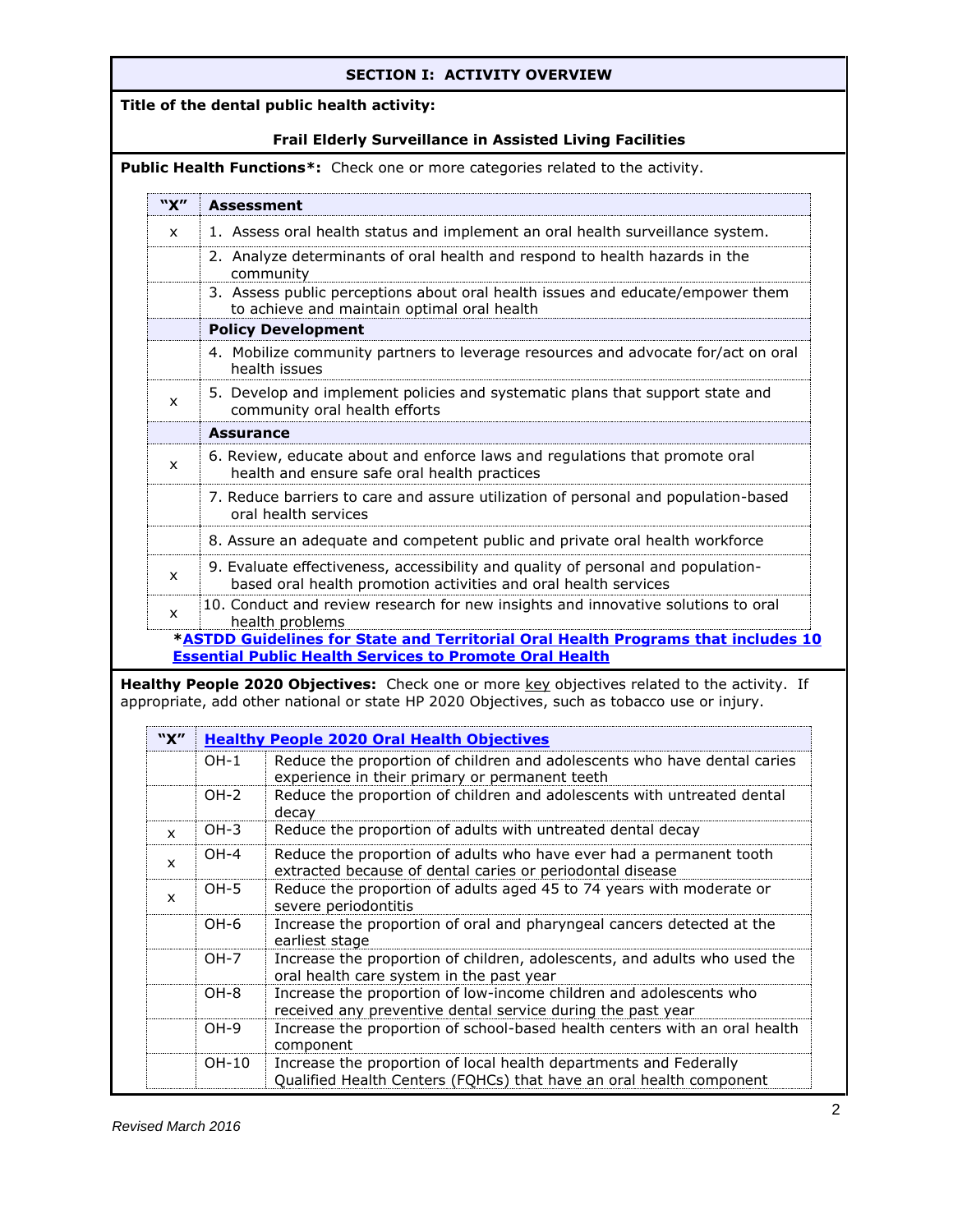| "Y" |       | Other national or state <b>Healthy People 2020 Objectives:</b> (list objective                                                                                                                                      |
|-----|-------|---------------------------------------------------------------------------------------------------------------------------------------------------------------------------------------------------------------------|
|     | OH-17 | Increase health agencies that have a dental public health program<br>directed by a dental professional with public health training                                                                                  |
|     | OH-16 | Increase the number of States and the District of Columbia that have an<br>oral and craniofacial health surveillance system                                                                                         |
|     | OH-15 | Increase the number of States and the District of Columbia that have a<br>system for recording and referring infants and children with cleft lips and<br>cleft palates to craniofacial anomaly rehabilitative teams |
|     | OH-14 | Increase the proportion of adults who receive preventive interventions in<br>dental offices                                                                                                                         |
|     | OH-13 | Increase the proportion of the U.S. population served by community water<br>systems with optimally fluoridated water                                                                                                |
|     | OH-12 | Increase the proportion of children and adolescents who have received<br>dental sealants on their molar teeth                                                                                                       |
|     | OH-11 | Increase the proportion of patients who receive oral health services at<br>Federally Qualified Health Centers each year                                                                                             |

| $\mathbf{w}$ | <u>Uther national or state Healthy People 2020 Objectives:</u> Thist objective<br>number and topic) |  |
|--------------|-----------------------------------------------------------------------------------------------------|--|
|              |                                                                                                     |  |
|              |                                                                                                     |  |
|              |                                                                                                     |  |
|              |                                                                                                     |  |

# **Provide 3-5 Key Words (e.g. fluoride, sealants, access to care, coalitions, policy, Medicaid, etc.) These will assist those looking for information on this topic:**

Surveillance, older adult oral health, basic screening survey, oral health survey, frail elderly, older adult BSS, acquiring oral health data

### **Executive Summary: Complete after Section II: Detailed Activity Description. Please limit to 300 words in one or two paragraphs.**

Provide a brief description of the dental public health activity. Include information on: (1) what is being done; (2) who is doing it and why; (3) associated costs; (4) outcomes achieved (5) lessons learned, both positive and negative.

Americans are living longer, which increases their likelihood of experiencing dental disease. The elderly population presents very unique challenges to dental disease prevention and control. However, lack of data relevant to this particular population presents a challenge for public health and health care practitioners to accurately determine oral health needs and devise effective strategies to address them.

Between August 2015 and February 2016, the North Carolina Oral Health Section (OHS) conducted its first statewide oral health assessment of adults residing in licensed assisted living facilities using the Association of State and Territorial Dental Directors' (ASTDD) Basic Screening Survey (BSS) methodology. The sample was comprised of 40 randomly selected facilities with a convenience sample of 854 residents. The study successfully established a baseline oral health status for this population and determined whether oral health varied by age, gender, race and ethnicity, date of admission, Medicaid enrollment status, and size and location of facility. This study served as a critical part of the state's new *Special Care in Dentistry* Program to develop an oral health promotion and disease prevention initiative for North Carolina's institutionalized adults. Associations between oral health and geographic location, size and quality rating of facilities may help direct efforts as we target those with the most need.

Soliciting facilities for participation in the survey required time and persistence due to high facility staff turnover and the perception that our visits were of a regulatory nature. Due to varying cognitive function, consent forms and coordination with the facilities were critical in obtaining the residents' demographic information. Screeners and recorders were trained, but not calibrated, on the oral health indicators of the survey. Lastly, not all facility residents are "older adults";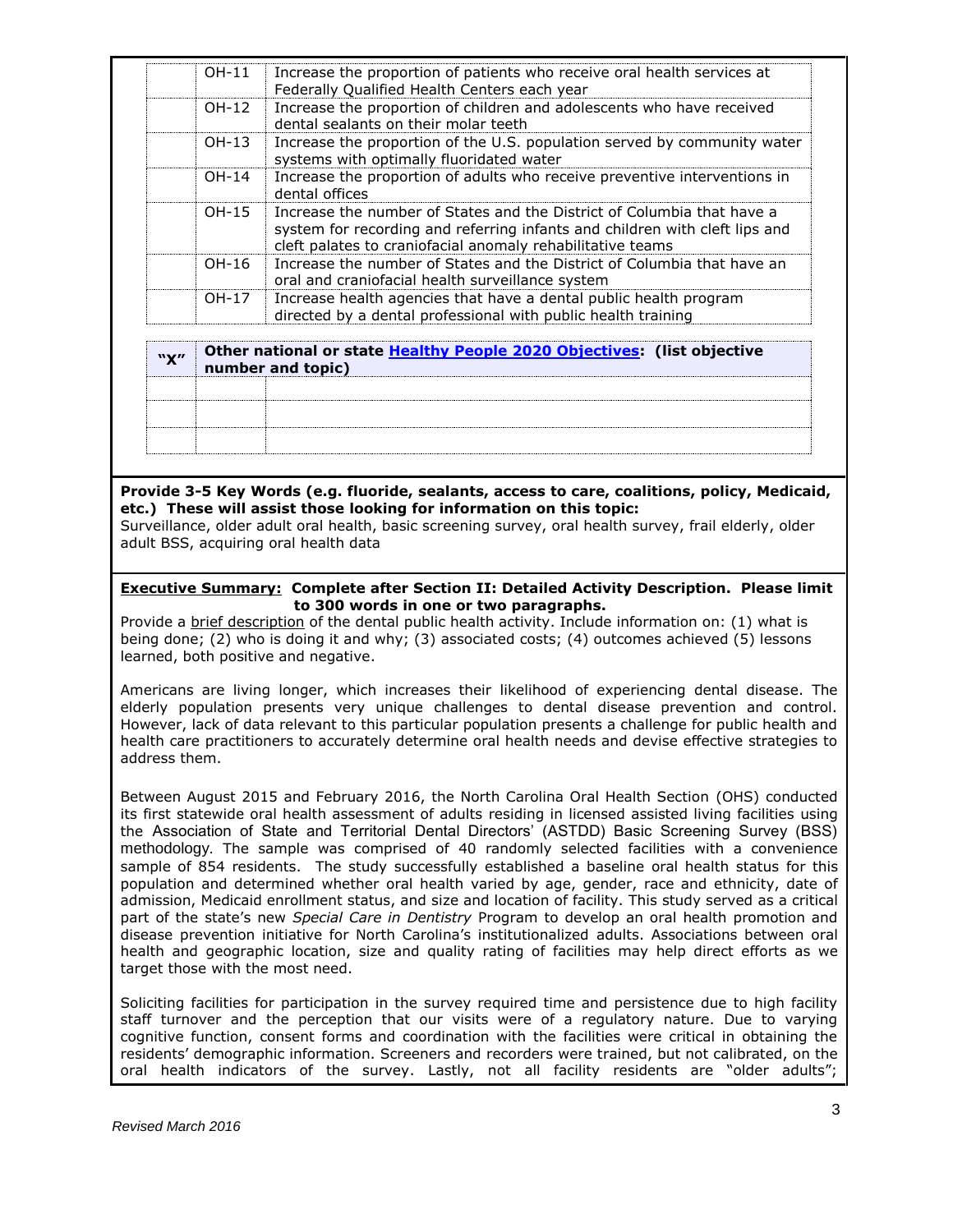inclusion/exclusion criteria will be necessary if seniors are truly the focus of any future surveillance activities.

# **SECTION II: DETAILED ACTIVITY DESCRIPTION**

Provide detailed narrative about the dental public health activity using the headings provided and answering the questions. Include specifics to help readers understand what you are doing and how it's being done. References and links to information may be included.

#### \*\*Complete using **Verdana 9 font**.

#### **Rationale and History of the Activity:**

1. What were the key issues that led to the initiation of this activity?

In 2010, the state legislature charged a Special Care Dentistry Advisory Group to examine the current dental care options for populations requiring special care dentistry and provide suggestions for ways to improve the availability of services to those needing such dental services. The group developed a comprehensive report with sixteen recommendations, one of which called for a health services research agenda for persons with disabilities. A lack of information about the oral health status of residents in nursing and assisted living facilities was specifically identified within this recommendation. In response to the recommendation, the OHS conducted the Older Adult Basic Screening Survey.

2. What rationale/evidence (may be anecdotal) did you use to support the implementation of this activity?

In the 2000 *Oral Health in America: A Report of the Surgeon's General*, 1.65 million people age 65 and older were reported as living in a long-term care facilities where dental care was problematic. According to the North Carolina State Center for Health Statistics, by 2018, citizens age 60 and older will outnumber those ages 0-17. Additionally, there will be an increase among the frail elderly age 85 and older, which will surpass 400,000 by 2033. As people live longer, remain healthier longer, and are retaining natural teeth longer, the demand for dental services will continue to increase for this population.

3. What month and year did the activity begin and what milestones have occurred along the way? (May include a timeline.)

This cross sectional descriptive epidemiologic survey was conducted between August 2015 and February 2016.

#### **July 2015**

- Screeners trained using the ASTDD BSS for Older Adult video and PowerPoint presentation
- Letter requesting survey participation sent to randomly selected facilities

#### **August 2015**

- Screenings began; screeners participated in a pilot screening at one of the sample facilities
- Ongoing scheduling of sample facilities

#### **February 2016**

• Screenings completed

#### **June 2016**

Data analysis completed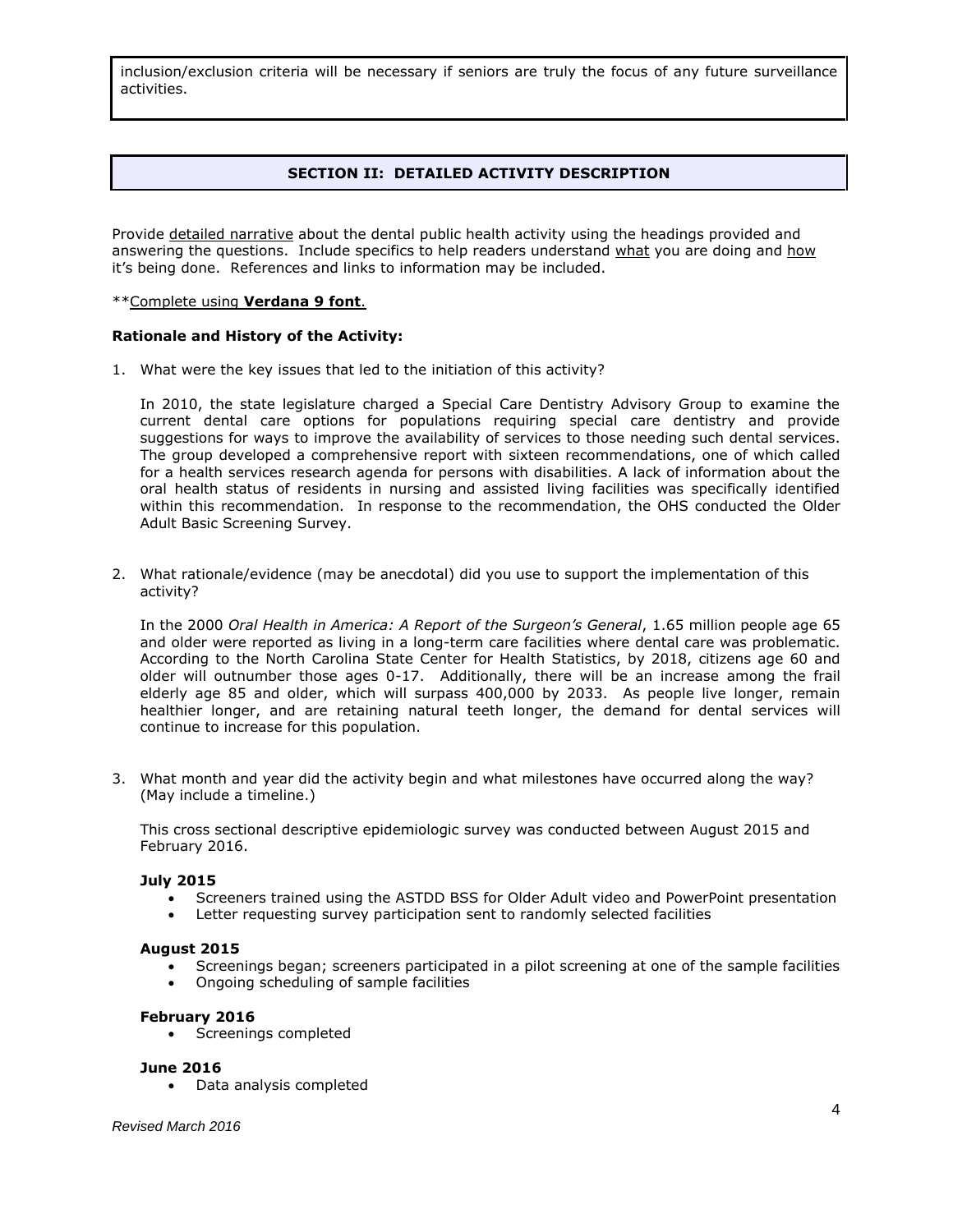- Summary findings submitted to ASTDD using customized version of the National Oral Health Surveillance System (NOHSS) data submission form.
- Final report written, but not publicized

### **Next Steps**

- Submit final report for journal publication
- Post summary of findings and full report to OHS website

The sections below follow a logic model format. For more information on logic models go to: W.K. [Kellogg Foundation: Logic Model Development Guide](http://www.exinfm.com/training/pdfiles/logicModel.pdf)

| <b>INPUTS</b> | PROGRAM ACT<br>TIVITIES | OUTPUTS | <b>OUTCOMES</b> |
|---------------|-------------------------|---------|-----------------|
|               |                         |         |                 |

1. What resources were needed to carry out the activity? (e.g., staffing, volunteers, funding, partnerships, collaborations with various organizations, etc.)

- Collaboration with 40 North Carolina licensed Assisted Living Facilities
- NC Oral Health Section staff:
	- $\circ$  6 screeners 2 dentists, 4 public health hygienists
		- o 21 recorders 18 public health hygienists, 2 Dental Public Health residents
	- o 1 coordinator dentist
	- 854 Assisted Living Facility residents
- Technical assistance from ASTDD (sample selection and data analysis)

| <b>INPUTS</b><br>$\sim$ | <b>ACTIVITIES</b><br><b>PROGRAM</b> | $- - -$<br>DI.<br>سد<br>$\sim$ | $\sim$ $\sim$<br><b>IMES</b><br>.<br>__ |
|-------------------------|-------------------------------------|--------------------------------|-----------------------------------------|
|                         |                                     |                                |                                         |

2. Please provide a detailed description of the key aspects of the activity, including the following aspects: administration, operations, and services.

Data was collected via two survey questionnaires: screeners conducted a visual-only oral exam on each participant and completed a BSS form. An administrator from each facility completed a facility survey on facility demographics and oral health practices. Screenings were conducted onsite at each facility by licensed and trained OHS dentists and public health hygienists. Screener training consisted of a 30-minute video and PowerPoint presentation on BSS for Older Adults developed by ASTDD and a pilot screening of 35 residents at one of the randomly selected assisted living facilities. Each screener received a training manual complete with images and guidance for each oral health indicator. Participants were not formally recruited in advance, but rather facility staff announced screenings to residents and escorted those interested to the examination area. Written consent was required from each participant, or his/her legal guardian; verbal consent was noted for participants with poor dexterity. Each participant received written results of his/her screening, and the facilities were provided a list of residents requiring further dental evaluation and treatment. The survey was approved under expedited review (minimal risk to human subjects) by the North Carolina Division of Public Health Institutional Review Board.

| <b>INPUTS</b> | <b>ACTIVITIES</b><br>PROGRAM | <b>OUTPUTS</b> | <b>COMES</b><br>UU |
|---------------|------------------------------|----------------|--------------------|
|               |                              |                |                    |

3. What outputs or direct products resulted from program activities? (e.g., number of clients served, number of services units delivered, products developed, accomplishments, etc.)

This survey was North Carolina's first statewide assessment of the oral health status of institutionalized adults and oral health care offered by the facilities in which they reside. The data highlighted the level of unmet dental needs in residential facilities, disparities *among* residents, as well as disparities between institutionalized and community-dwelling adults. The OHS will use this baseline data to inform a new statewide *Special Care Dentistry Program* for frail adults.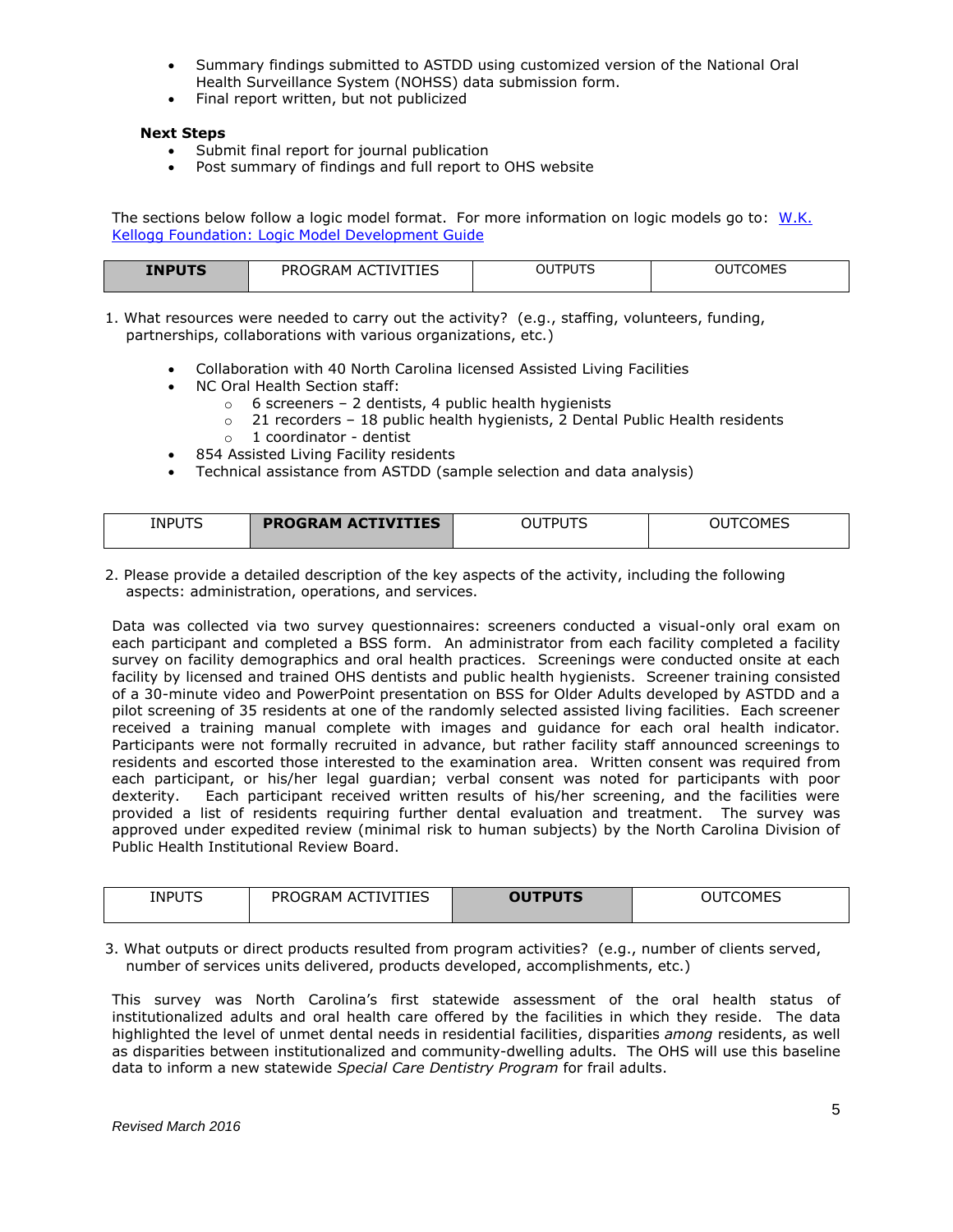A final report was developed and will be submitted for journal publication. The report and a summary of findings will be posted to the OHS website by the end of 2017.

Objective 1 -Oral Health Status of Residents

- 49% untreated tooth decay
- 29% completely edentulous
- 50% lack functional posterior occlusion (dentate and edentulous residents; *functional* defined as premolar and/or molar occlusion on both sides)
- 11% dry mouth
- 6% soft tissue lesion
- 6% tooth mobility
- 8% pain
- **42% required dental care**

Objective 2 - Facility Survey Response

- None of the facilities require a dental "clearance" or dental check-up before a resident enters the facility
- 38% of facility survey respondents were pleased with the dental care services offered by the facility for residents

Objective 3 – Possible associations

- Geographically, oral health status seemed to decline from west (Mountains) to east (Coastal Plains).
- Facilities with lower star ratings\* had residents with poorer oral health

\*N.C. has a Star Rated Certificate program which is administered by the N.C. Division of Health Service Regulation. The program became effective in January 2009 issuing licenses, conducting annual inspections, and responding to complaints within the assisted living facility (known as adult care homes in N.C.) participating within this survey.

| <b>INPUTS</b> | <b>ACTIVITIES</b><br><b>PROGRAM</b> | <b>OUTPUTS</b> | <b>OUTCOMES</b> |
|---------------|-------------------------------------|----------------|-----------------|

- 4. What outcomes did the program achieve? (e.g., health statuses, knowledge, behavior, care delivery system, impact on target population, etc.) Please include the following aspects:
	- a. How outcomes are measured
	- b. How often they are/were measured
	- c. Data sources used
	- d. Whether intended to be short-term (attainable within 1-3 years), intermediate (achievable within 4-6 years), or long-term (impact achieved in 7-10 years)
	- a) The primary outcome of this activity was the successful completion of the survey as originally designed. Data was maintained and analyzed using Epi Info™ 7.1.5 (CDC). Summary descriptive statistics of oral health conditions among the sample population were produced, including an assessment for any significant differences within select demographic variables.
	- b) This was the first time conducting this survey, but it is intended to be conducted once every 5 years.
	- c) This activity entailed primary data collection. No other data sources were used. However, the ASTDD Older Adult BSS Toolkit was used for planning and implementation of the activity.
	- d) Outcomes
		- a. **Short-term outcomes:** This survey itself is a short-term outcome of the OHS surveillance plan; it can be planned and completed within 1 year. Through this survey, positive relationships with facilities have been established, as well as increased interest in the oral health of residents.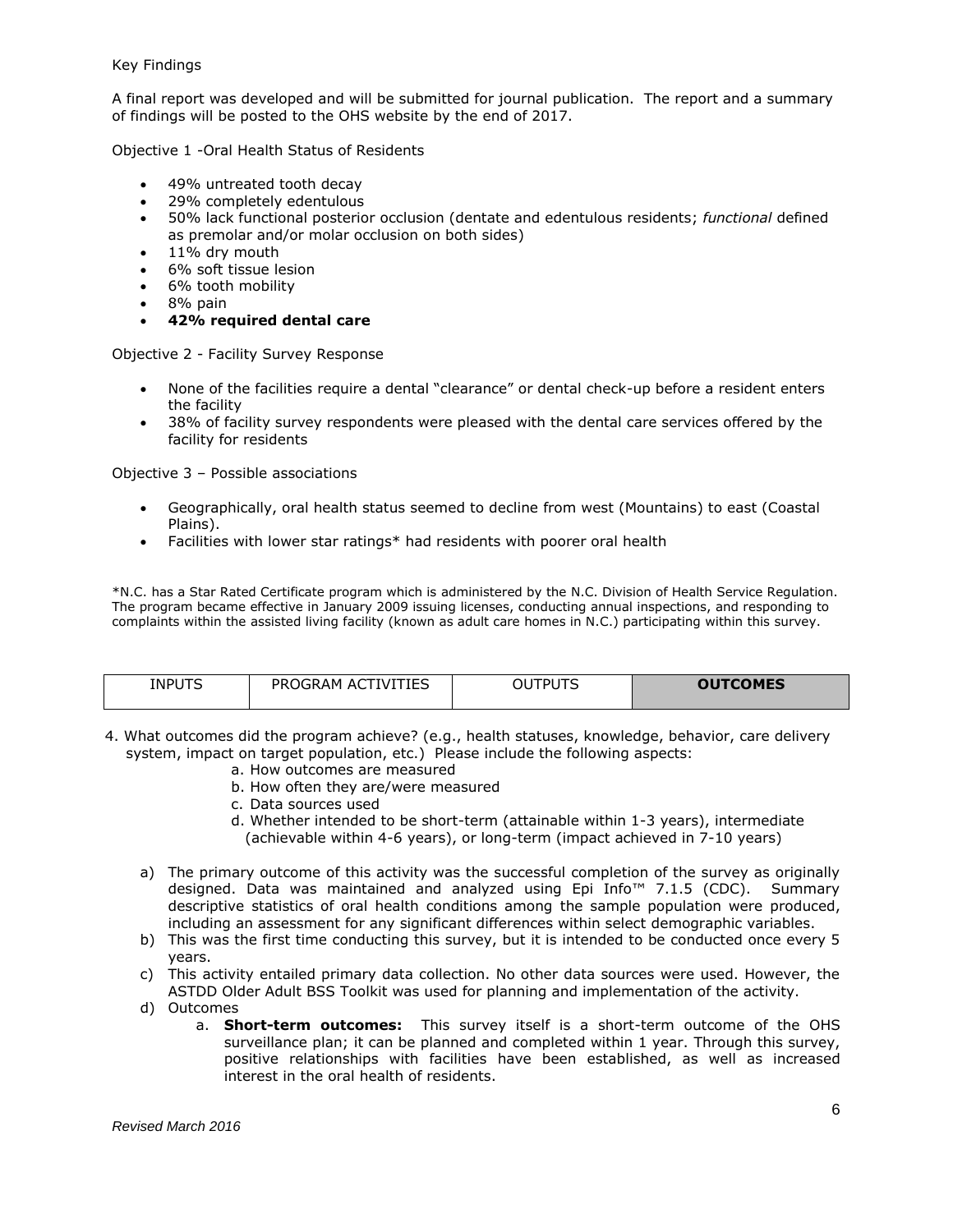- b. **Intermediate-term outcomes**: The data collected from the survey is being used to guide the development of a new *Special Care Dentistry Program* over the next three years. Currently, the program seeks to train residential facility staff to provide appropriate mouth care to residents.
- c. **Long-term outcomes:** The long-term impact of the *Special Care Dentistry Program* would be the improved oral health status of residents, which would be evaluated every 5 years when the survey is administered. Ultimately by working collaboratively with facilities, other stakeholders, and policymakers, the OHS hopes to achieve policy change that will

## **Budgetary Information:**

NOTE: Charts and tables may be used to provide clarity.

1. What is the annual budget for this activity?

No budget was established for this inaugural surveillance activity.

2. What are the costs associated with the activity? (Including staffing, materials, equipment, etc.)

Total estimated cost: \$75,000

- Salaries (based on time spent during 8-month period; benefits excluded)
	- o Coordinator (dentist) \$17,000
	- o Screeners & Recorders (dentists, hygienists, dental public health (DPH) residents) - \$43,000
	- o Data entry/analysis (DPH residents) \$8,000
- Mileage reimbursement \$6,000
- Screening supplies and incentives \$1,000
	- $\circ$  6 boxes of masks, 40 boxes of gloves, 6 hand sanitizers, 900 table drapes, 900 tongue blades, 6 pen lights, 20 rolls paper towel; 900 goodie bags, 600 toothbrushes & 500 denture brushes
- 3. How is the activity funded?

The project was funded from the OHS annual operating budget (approximately \$4.6 million). No grant funds or special appropriations from the legislature were sought/used for this activity. In 2015, OHS reorganized to achieve greater field staff efficiency and broader reach into new populations. This change meant staff no longer focused 100% of their time on the school-age population, but now split that time between frail adults and children. Hence, this surveillance activity was budget-neutral.

4. What is the plan for sustainability? The survey will be conducted every 5 years and funded from the annual operating budget.

### **Lessons Learned and/or Plans for Addressing Challenges:**

- 1. What important lessons were learned that would be useful for others looking to implement a similar activity? Was there anything you would do differently?
	- Utilize your "state authority" cautiously. Facilities are typically leery of any request from a government agency as they perceive it as being regulatory, and potentially punitive, in nature.
	- Facility staff turnover can be high. Communicating effectively and establishing rapport with key employees of the facilities was critical to scheduling screenings. Being persistent and communicating the importance of the survey to public health is part of that process. Keep thorough records of all communications with the facilities.
	- Calibrate screeners to ensure inter- and intra-examiner reliability and the quality of the data collected.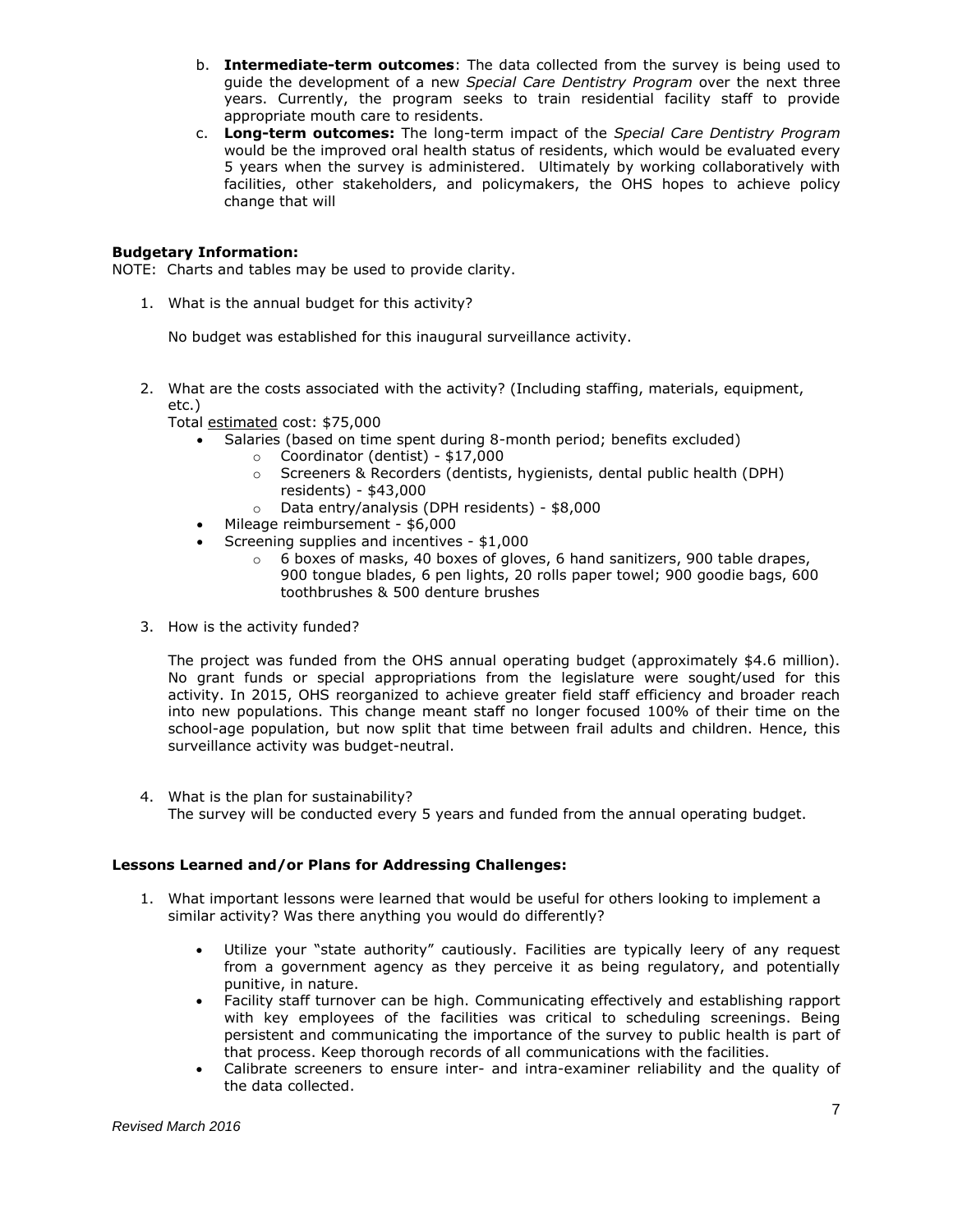- Test-run any survey forms prior to use to ensure the flow of items is practical and that the questions actually solicit the level of information desired from respondents.
- List all resident demographic information to be collected on the consent form. Diminished cognitive function is an issue for many residents and facilities are unlikely to share demographic information without resident or guardian consent. Let the facilities know in advance that this information may be requested of them.
- 2. What challenges did the activity encounter and how were those addressed?
	- To address examiner reliability and data quality issues, we occasionally sent email reminders to staff, concisely explaining the criteria for the oral health indicators and/or reminding them to be sure to answer all items on the survey.
	- All other challenges encounter and solutions are as listed above, with the exception of pre-testing the survey forms; the forms could not be changed once screenings began.

### **Available Information Resources:**

Share any models, tools, and/or guidelines developed by the program specifically for this activity that may be useful to others seeking additional information. Hyperlink resources if possible.

**SEE ATTACHMENTS A and B** 

|                               | TO BE COMPLETED BY ASTDD                                        |
|-------------------------------|-----------------------------------------------------------------|
| Descriptive Report<br>Number: | 36007                                                           |
| Associated BPAR:              | State-based Oral Health Surveillance Systems                    |
| Submitted by:                 | North Carolina Division of Public Health-Oral Health<br>Section |
| Submission filename:          | DES36007NColderadultsurveillance-2017                           |
| Submission date:              | May 2017                                                        |
| Last reviewed:                | May 2017                                                        |
| Last updated:                 | May 2017                                                        |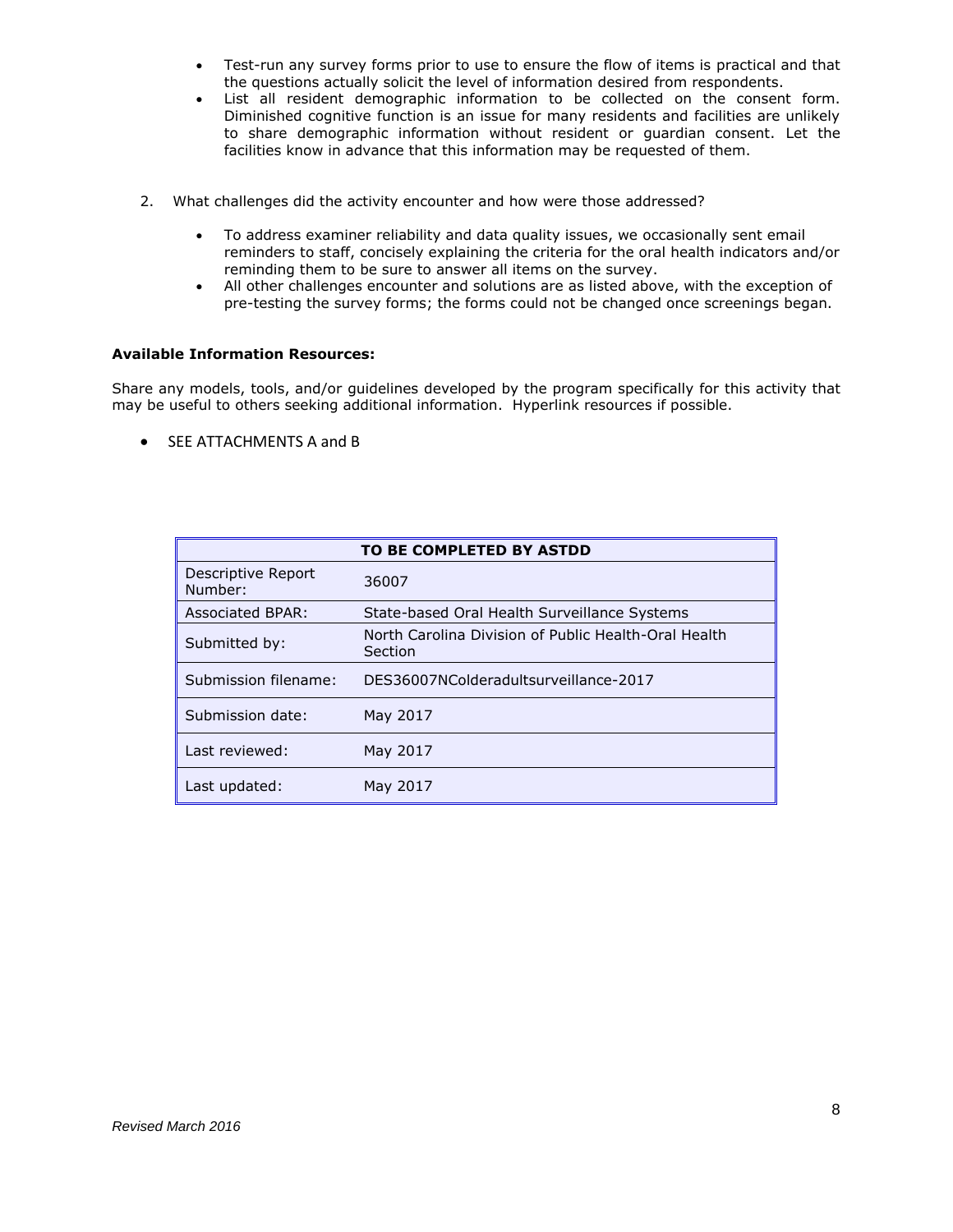# **Attachment A**

Adult Oral Health Screening Form<br>Recommended and Optional Indicators

| kecommenaea ana Optional Indicators<br>SITE INFORMATION   |                      |                                          |                                                         |                                    |                              |                    |                                                  |
|-----------------------------------------------------------|----------------------|------------------------------------------|---------------------------------------------------------|------------------------------------|------------------------------|--------------------|--------------------------------------------------|
| Site ID Code                                              |                      | Screen Date                              |                                                         |                                    |                              | Screener ID Code   |                                                  |
|                                                           |                      |                                          |                                                         |                                    |                              |                    |                                                  |
|                                                           |                      | 3/00/00                                  |                                                         |                                    |                              |                    |                                                  |
| <b>DEMOGRAPHIC INFORMATION</b>                            |                      |                                          |                                                         |                                    |                              |                    |                                                  |
| Age                                                       |                      | Gender                                   | Race                                                    |                                    |                              |                    | Ethnicity                                        |
|                                                           |                      | $\Box$ Male                              | $\Box$ White                                            |                                    | $\Pi$ American Indian        |                    | $\Box$ Hispanic                                  |
|                                                           |                      | $\Box$ Female                            | $\Box$ Black                                            |                                    | $\Box$ Pacific Islander      |                    | $\Box$ Non-Hispanic                              |
| Date of Admission                                         |                      |                                          | $\Box$ Asian                                            |                                    | $\Box$ Unknown               | Medicaid enrolled? |                                                  |
|                                                           |                      |                                          |                                                         |                                    | Π No                         |                    |                                                  |
| Year                                                      |                      | Month                                    |                                                         |                                    | $\Box$ Yes                   |                    |                                                  |
| ORAL SCREENING INFORMATION                                |                      |                                          |                                                         |                                    |                              |                    |                                                  |
| Functional Posterior Occlusal Contacts                    |                      |                                          |                                                         |                                    |                              |                    | Ask participant to remove partial/full dentures. |
| $\Box$ None                                               |                      | Assess with removable dentures in place. |                                                         | $\Box$ Unable to remove            |                              |                    |                                                  |
| $\Box$ 1 side only                                        |                      |                                          |                                                         |                                    |                              |                    |                                                  |
| $\Box$ Both sides                                         |                      |                                          |                                                         |                                    |                              |                    |                                                  |
| Substantial Oral Debris<br>□ No                           |                      | Amount of Debris                         |                                                         | □ No                               | Severe Gingival Inflammation |                    |                                                  |
| $\Box$ Yes                                                |                      | □ Gingival 1/3<br>$\Box$ Gingival 2/3    |                                                         | $\Box$ Yes                         |                              |                    |                                                  |
| $\square$ Edentulous                                      |                      | $\Box$ Full                              |                                                         | $\Box$ Edentulous                  |                              |                    |                                                  |
| Do you have a                                             |                      | Do you usually wear                      | Do you take your                                        |                                    |                              | Are the removable  | Are the removable                                |
| removable upper                                           |                      | your upper denture                       |                                                         | upper dentures out at              | upper dentures               |                    | upper dentures                                   |
| denture?                                                  | If Yes               | when you eat?                            | night?                                                  |                                    | clean?                       |                    | labeled?                                         |
| □ No                                                      |                      | Π No                                     | $\Box$ No                                               |                                    | □ No                         |                    | $\Box$ No                                        |
| $\Box$ Yes                                                |                      | $\Box$ Yes                               | $\Box$ Yes                                              |                                    | $\Pi$ Yes                    |                    | $\square$ Yes                                    |
| $\Box$ Unknown                                            |                      | $\Box$ Unknown                           | $\square$ Unknown                                       |                                    |                              |                    |                                                  |
| Do you have a                                             |                      | Do you usually wear                      | Do you take your                                        |                                    |                              | Are the removable  | Are the removable                                |
| removable lower<br>denture?                               | If Yes               | your lower denture<br>when you eat?      | night?                                                  | lower dentures out at              | lower dentures<br>clean?     |                    | lower dentures<br>labeled?                       |
| □ No                                                      |                      | Π No                                     | $\Box$ No                                               |                                    | □ No                         |                    | □ No                                             |
| $\Box$ Yes                                                |                      | $\Box$ Yes                               | $\Box$ Yes                                              |                                    | $\Box$ Yes                   |                    | $\square$ Yes                                    |
| $\Box$ Unknown                                            |                      | $\Box$ Unknown                           | $\Box$ Unknown                                          |                                    |                              |                    |                                                  |
| Remove excess oral debris if necessary.                   |                      |                                          |                                                         |                                    |                              |                    |                                                  |
| # of Upper Natural Teeth                                  |                      |                                          |                                                         | # of Lower Natural Teeth           |                              |                    |                                                  |
|                                                           |                      |                                          |                                                         |                                    |                              |                    |                                                  |
|                                                           | Range: 0-16          | Include root fragments                   |                                                         |                                    | Range: 0-16                  |                    | Include root fragments                           |
| Untreated Decay                                           |                      | Number of teeth                          | Root Fragments                                          |                                    |                              | How many?          |                                                  |
| □ No                                                      |                      |                                          | $\Box$ No                                               |                                    |                              |                    |                                                  |
| $\Box$ Yes                                                |                      |                                          | □ Yes                                                   |                                    |                              |                    |                                                  |
| $\Box$ Edentulous                                         |                      |                                          | $\Box$ Edentulous                                       |                                    |                              |                    |                                                  |
| Obvious Tooth Mobility                                    |                      |                                          | Need for Periodontal Care                               |                                    |                              |                    |                                                  |
| □ No                                                      |                      |                                          | □ No                                                    |                                    |                              |                    |                                                  |
| $\square$ Yes                                             | $\square$ Edentulous |                                          |                                                         | $\square$ Yes<br>$\Box$ Edentulous |                              |                    |                                                  |
| Severe Dry Mouth                                          |                      |                                          | Suspicious Soft Tissue Lesion<br>Painful Reaction Noted |                                    |                              |                    |                                                  |
| □ No                                                      |                      |                                          |                                                         | $\square$ No<br>Π No               |                              |                    |                                                  |
| $\square$ Yes                                             |                      |                                          | $\square$ Yes<br>□ Yes                                  |                                    |                              |                    |                                                  |
| Treatment Urgency                                         |                      |                                          | Comments:                                               |                                    |                              |                    |                                                  |
| $\Box$ No obvious problem - next scheduled visit          |                      |                                          |                                                         |                                    |                              |                    |                                                  |
| $\Box$ Early care - within next several weeks             |                      |                                          |                                                         |                                    |                              |                    |                                                  |
| $\Box$ Urgent Care - within next week - pain or infection |                      |                                          |                                                         |                                    |                              |                    |                                                  |

06/10/15 NC Oral Health Section